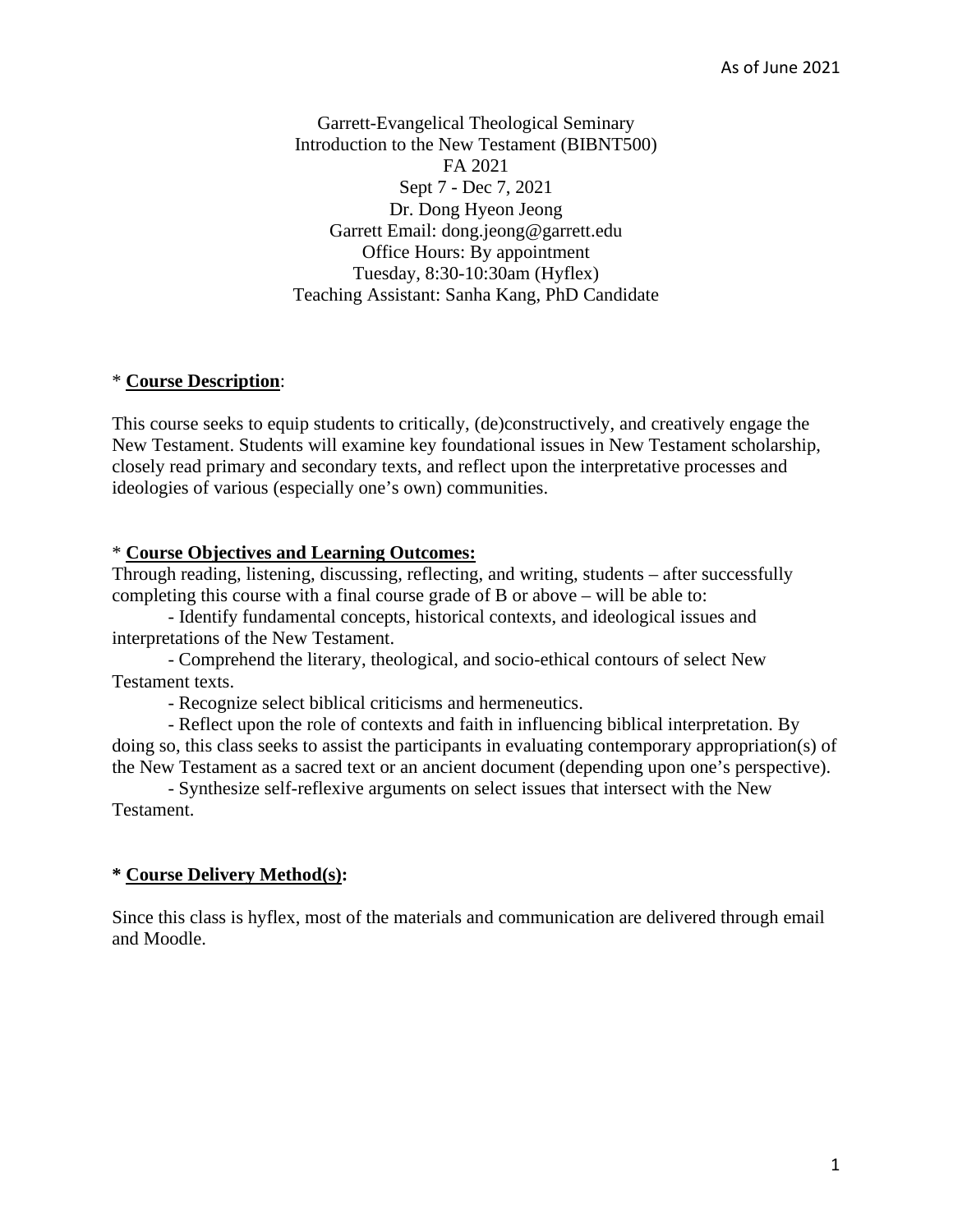# **\* Required Textbooks:**

1) The Bible: Please use your preferred translation.

2) Dr. Stephen D. Moore's *Revealing the New Testament* (Thinkingstrings.com)



3) Other materials are posted online. We will engage works by scholars such as: Dr. Margaret Aymer-Odet and Dr. Kwok Pui-lan





## \* **Optional Resources:**

- 1) Bailey, Randall C., ed. *"Yet With a Steady Beat": U.S. Afrocentric Biblical Interpretation*. Atlanta: SBL Press, 2003.
- 2) Barr, David L. *New Testament Story: An Introduction*. 4<sup>th</sup> edition. Boston: Cengage Advantage Books, 2008.
- 3) Blount, Brian K., ed. *True to Our Native Land: An African American New Testament Commentary*. Minneapolis: Fortress Press, 2007.
- 4) Byron, Gay L. and Vanessa Lovelace, eds. *Womanist Interpretations of the Bible: Expanding the Discourse*.
- 5) Ehrman, Bart D. *The New Testament: A Historical Introduction to the Early Christian Writings*. 7<sup>th</sup> Edition. Oxford: Oxford University Press, 2019.

6) Lozada Jr., Francisco. *Toward a Latino/a Biblical Interpretation*. Atlanta: SBL Press, 2017.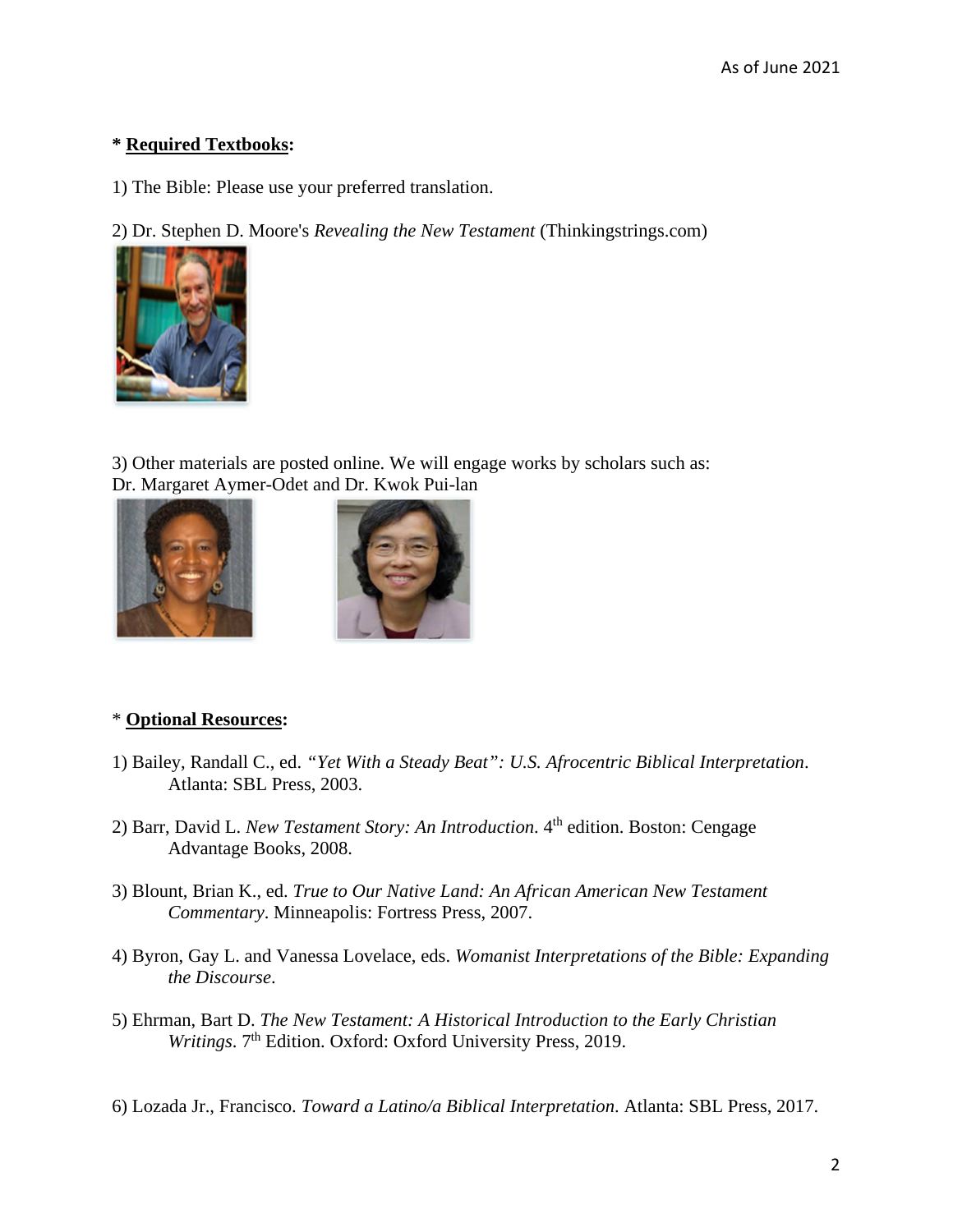- 7) Goss, Robert and Mona West, eds. *Take Back the Word: A Queer Reading of the Bible.*  Cleveland, OH: Pilgrim Press, 2000.
- 8) Guest, Deryn, and et al., eds. *The Queer Bible Commentary.* London: SCM Press, 2006.
- 9) Daniel Patte, ed., *The Global Bible Commentary*. Nashville: Abingdon Press, 2000. \* ISBN: 978-0687064038
- 10) Newsom, Carol A. and Sharon Ringe., eds. *The Women's Bible Commentary*. 3rd Edition. Revised and Updated. Louisville and London: Westminster/John Knox, 2012.
- 11) Segovia, Fernando and R. S. Sugirtharajah, eds. *A Postcolonial Commentary on the New Testament Writings*. Harrisburg, PA: T. & T. Clark, 2007.

## **• Course Requirements and Assessments:**

**! All assessments must be submitted on their corresponding due dates. Students have one week to submit late submissions from the due date. After that one week, no assessment will be accepted, and the grade for lateness or the lack of submission will be zero (0) grade/point. For those who need extra time, please consult with the instructor before the due date.** 

1) Attendance: 10%

- Attendance is of utmost importance because communal learning is one of the hallmarks of theological education. Your presence and participation will assist in creating a learning environment in which we learn from each other.

- If you are unable to join (internet connection, family care, institutional demands, and other reasons), please inform the instructor ahead of time.

- You are allowed to have two absences, no questions asked. If you are going to be absent for more than this, then please inform the instructor. Beyond these two absences, there will be penalty for absence(s). One absence equals one-point grade deduction. Four absences (excluding the two absences allowed) will lead to failing grade.

2) Ten (10) Weekly Reading Exercise (WRE): 40% [four points each]

 - Each WRE worksheet will be posted online. Please submit your responses through email. The reading exercises will cover the reading materials for that week.

 - Please submit WRE(s) that correspond(s) to their assigned week(s) **before class**. Late submission will incur grade deduction: one point per day up to maximum deduction of five (5) points. Failure to submit will incur zero (0) point.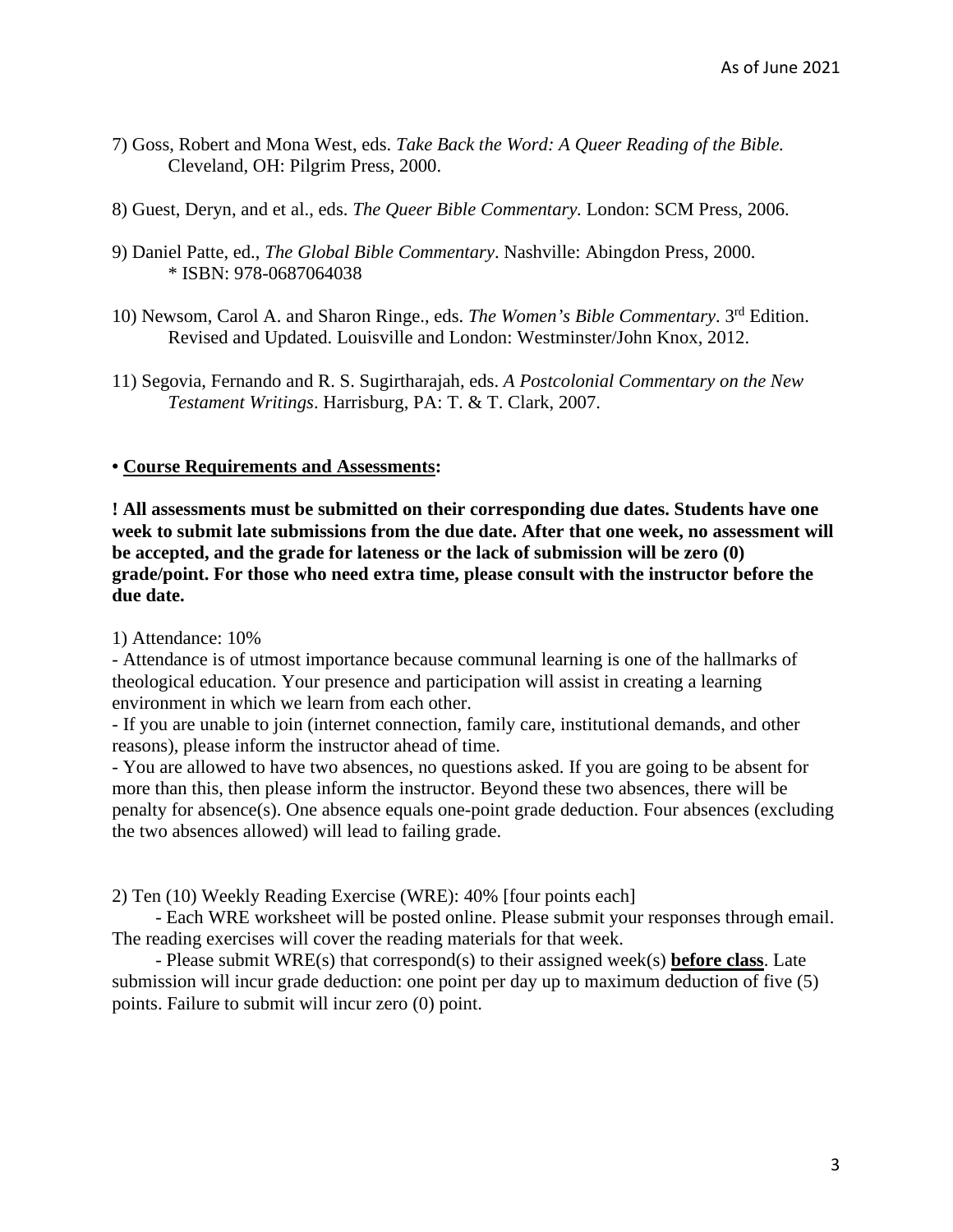3) Five Writing Exercises: 50% [ten points each]

 - Participants will choose submit five writing exercises that comprised of two Gospels, two Pauline letters, and the Book of Revelation. Participants will choose which Gospels and Pauline letters they would like to write about.

- Each writing exercise (for each of the NT text) will contain the following:

 $=$  Two (3) robust analysis of concepts/arguments of the chosen text.

 $=$  One (1) critical reflection of your chosen passage/verse.

- Grading Rubric:

= Robust Analysis:

-> Use of at least two (reading) materials (lecture, class readings,

commentaries, etc.): 40%

-> Participant's arguments, counter-arguments, and conclusion: 40%

-> On-time submission: 10%

-> Grammar, syntax, and spelling: 10%

\* The length of each analysis should be about 1-2 page(s).

= Critical Reflection:

 -> Provided at least two critical reflections with one's chosen biblical passages: 80% [40% each]. Critical reflection means putting the biblical texts in conversation with your context(s), field, and/or interests. It also requires a critical/deconstructing take on the biblical passage(s) in which one analyzes the biblical passage(s) in-depth.

-> On-time submission: 10%

-> Grammar, syntax, and spelling: 10%

\* The length of each analysis should be about 1-2 page(s).

 - Please use professional formatting: Times New Roman font, size 12, one-inch border margin. Please submit them through Moodle's "Turn It In." There will be an opportunity to rewrite/redo the first writing exercise (only) without penalty.

 - For the submission deadline, please see the Course Schedule section. Also, please submit it by Tuesday night, 11:59pm CST.

#### **Grading Scale:**

A: 93-100 A-: 90-92.9 B+: 87-89.9 B: 83-86.9 B-: 80-82.9  $C_{+}$ : 77-79.9  $C: 73-76.9$  $C-: 70-72.9$ D+:  $67-69.9$ D: 63-66.9  $D-0.60-62.9$ F: below 60.9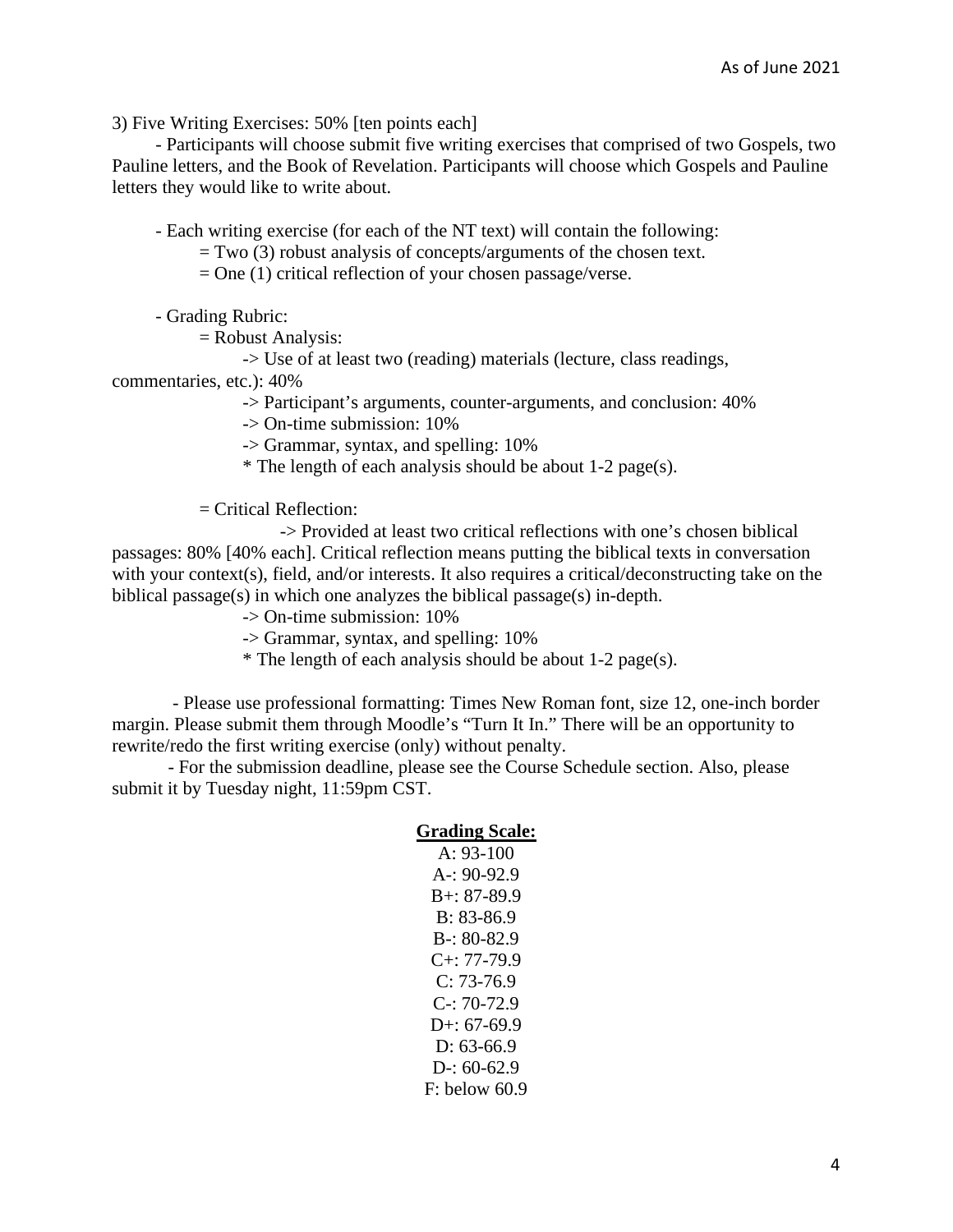## \* **Academic Policies:**

 All students are required to abide by the academic policies detailed in the Academic Handbook for the current academic year. The following policies are of particular importance to the successful completion of one's coursework:

#### $=$  Writing:

• Academic integrity and plagiarism: (See 19-20 Handbook, 12, 78-83) All professors are required to respond to all suspected incidents of academic dishonesty, especially plagiarism. Repeated incidents of plagiarism or academic dishonesty may result in dismissal from the school. • Writing and citations: The Turabian Manual for Writers and the Chicago Manual of Style footnote/bibliography format provide the standard formats for all introductory courses. Basic information on these formats is available online here. In advanced courses an instructor may require another style guide appropriate to the discipline (such as APA). (19-20 Handbook, 84) • Writing Support: The Writing Center at Garrett-Evangelical offers programs to support all students' theological research and writing. See https://www.garrett.edu/studentlife/ student-services "Writing Center" for more detailed information.

= Attendance and Class Participation:

• Inclusivity/Diversity: The basic commitments of the seminary to mutual love and searching for the truth in Christ lead to a principle that in the classroom and in course assignments, persons are always to be respected and ideas are to be freely discussed. All participants in the teaching and learning process have an obligation to honor and respect varying perspectives on relevant issues. (See 19-20 Handbook, 9)

• Attendance and lateness policies: Attendance is required. Students who miss more than 20% of the class sessions (e.g., more than 2 classes in the weekly schedule, a proportionate amount for other class formats) should not expect to pass the class. (19-20 Handbook, 19)

• Some faculty may limit on the usage of electronic devices such as cell phones during class. At the least, all cell phones should be silenced during the whole of a class session.

= Academic Accommodations:

• Student accommodations for documented conditions should be developed and requested before the beginning of the semester. See the Accessibility, Special Needs, and Disabilities policy and process set out in the Academic Handbook (19-20 Handbook, 12). Such accommodations are developed in consultation with the Registrar.

• Extensions: For Masters students, extensions, if granted, are normally for four weeks following the last day of class in spring and fall semesters or the final due date for coursework for January and summer terms. Extensions may not exceed three months following the end of the term. (19- 20 Handbook, 20)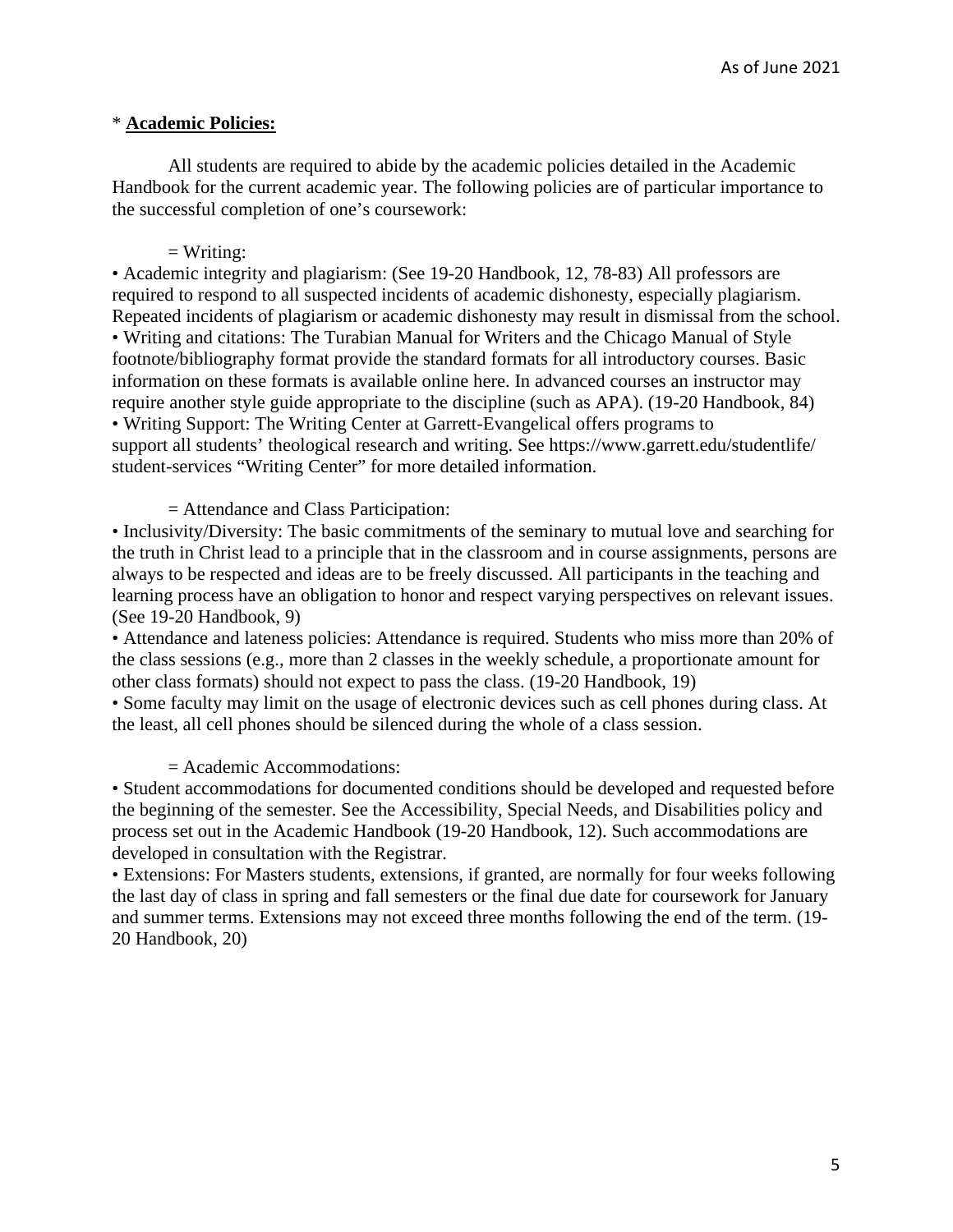# **\* Course Schedule:**

| <b>Dates</b>                  | <b>Topics, Readings, and Assessments</b>                                                                                                                                                                                                                                                                                                                                                                                                                                                                                                                                                                            |
|-------------------------------|---------------------------------------------------------------------------------------------------------------------------------------------------------------------------------------------------------------------------------------------------------------------------------------------------------------------------------------------------------------------------------------------------------------------------------------------------------------------------------------------------------------------------------------------------------------------------------------------------------------------|
| Wk 1 & 2:<br><b>Sept 7-14</b> | <i>*</i> Topics:<br>- Preliminary Remarks<br>- Contexts and Ideologies in NT Interpretations<br>- Textual Issues and Canon Formation<br><i><b>*</b></i> Readings:<br>- Moore, Ch.1: Exploring the New Testament (for Weeks 1 to 3)<br>- Watch: "The Danger of a Single Story" by Chimamanda Ngozi Adichie<br>(youtube: https://www.youtube.com/watch?v=D9Ihs241zeg)<br>* Optional Reading:<br>- Hal Taussig, "Introducing a New New Testament."<br>- Lee Martin McDonald, "The Emergence of Christian Scripture" and<br>"The Influence of 'Heresy' and 'Orthodoxy' on Canon Formation."<br>* Assessments:<br>- None |
| Week 3:<br>Sept 21            | <u>* Topic:</u><br>- New Testament Backgrounds<br>* Readings:<br>- Margaret Aymer-Odet, "Rootlessness and Community in Contexts of<br>Diaspora."<br>- Watch: "The Dead Sea Scrolls" by Piled Higher and Deeper - PhD Comics<br>(youtube: https://www.youtube.com/watch?v=SLQB-Y97bxk)<br>* Optional Reading:<br>- Leonard J. Greenspoon, "Between Alexandria and Antioch: Jews and<br>Judaism in the Hellenistic Period."<br>* Assessment:<br>- Weekly Reading Exercise (WRE) 1                                                                                                                                     |
| Week 4:<br>Sept 28            | * Topic:<br>- Hermeneutics and Criticisms<br><i>*</i> Readings:<br>- Kwok Pui-lan, "Reading the Christian New Testament in the Contemporary<br>World."<br>- Musa Dube, "A Postcolonial Feminist Reading of Matthew 15:21-28."<br>- Tat-siong "Benny" Liew, "What is Asian American Biblical Hermeneutics?"                                                                                                                                                                                                                                                                                                          |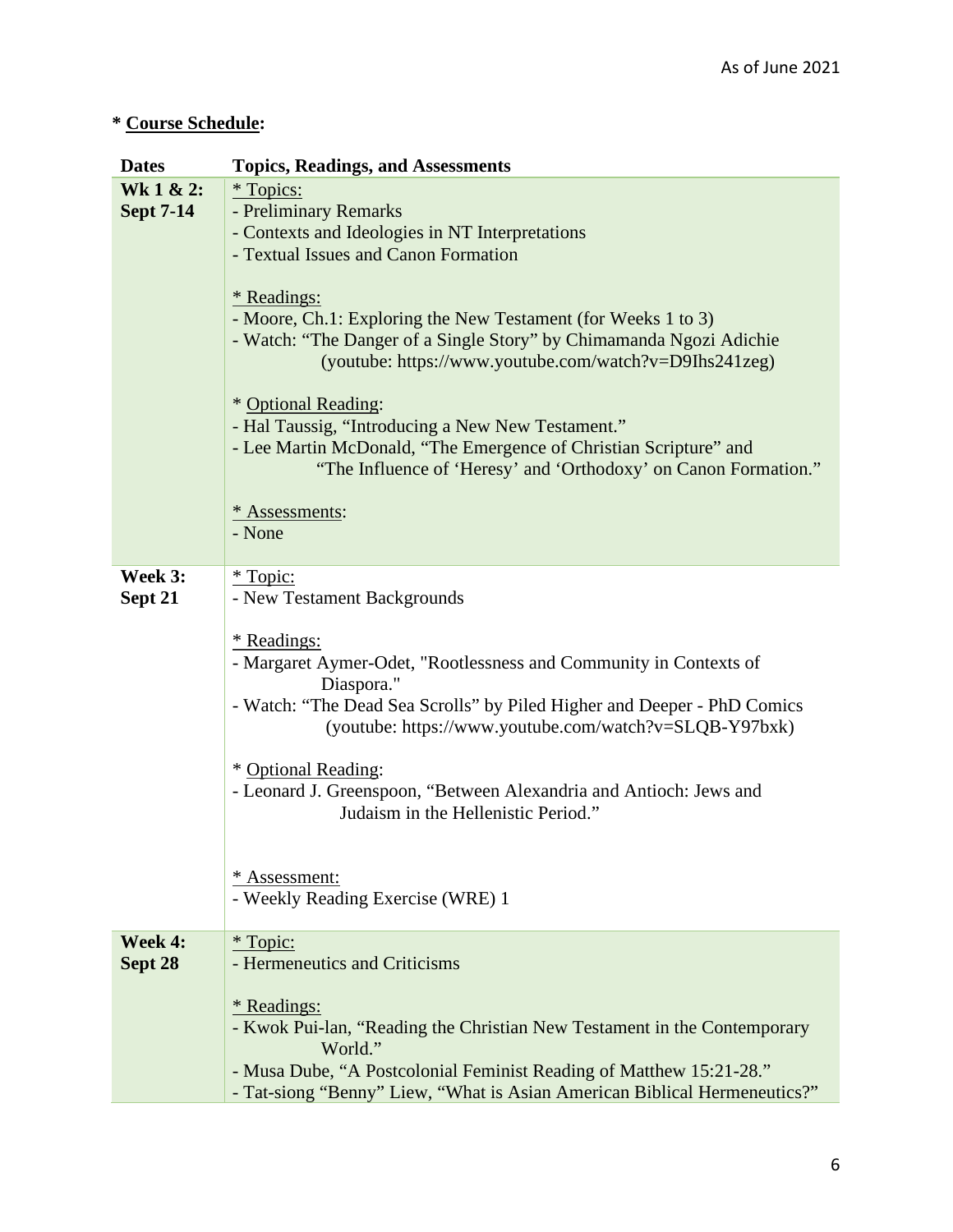|                          | *Optional Reading:<br>- Revelation Velunta, Reading the Parables of Jesus Inside a Jeepney.<br>* Assessment:<br>$-WRE2$                                                                                                                                                                                                                                                                                                                   |
|--------------------------|-------------------------------------------------------------------------------------------------------------------------------------------------------------------------------------------------------------------------------------------------------------------------------------------------------------------------------------------------------------------------------------------------------------------------------------------|
| Week 5:<br>Oct 5         | <i>*</i> Topics:<br>- Synoptic Studies<br>- Gospel of Mark<br>* Readings:<br>- Moore, Ch.3: The Synoptic Problem, and Ch.2: Gospel of Mark<br>- Jin Young Choi, "The Consumed Body: Mark 7:24-30."<br>- Liew, "Re-Mark-able Masculinities? Jesus, the Son of Man, or the (Sad) Sum<br>of Manhood."<br>* Assessment:<br>$-WRE3$                                                                                                            |
| Week 6:<br><b>Oct 12</b> | * Topics:<br>- Gospel of Matthew<br>- Gospel of Luke<br><i><b>*</b></i> Readings:<br>- Moore, Ch.4: Gospel of Matthew, and Ch.5: Gospel of Luke<br>- Elaine M. Wainwright, "Land of the Kauri and the Long White Cloud:<br>Beginning to Read Matthew 1-2 Ecologically."<br>- Nancy Eiesland, "The Disabled God."<br>* Assessment:<br>$-$ WRE 4                                                                                            |
| Week 7:<br><b>Oct 19</b> | <i>*</i> Topics:<br>- Acts of the Apostles<br>- Gospel of John<br><i><b>*</b></i> Readings:<br>- Moore, Ch.6: Acts of the Apostles, and Ch.7: Gospel and Letters of John (just<br>the Gospel)<br>- Sean Burke, "Early Christian Drag: The Ethiopian Eunuch as a Queering<br>Figure."<br>- Liew, "Overlapping (His)Stories: Reading Acts in Chinese America"<br>- Adele Reinhartz, "Judaism in the Gospel of John."<br>* Optional Reading: |

 $\mathbb{R}^n$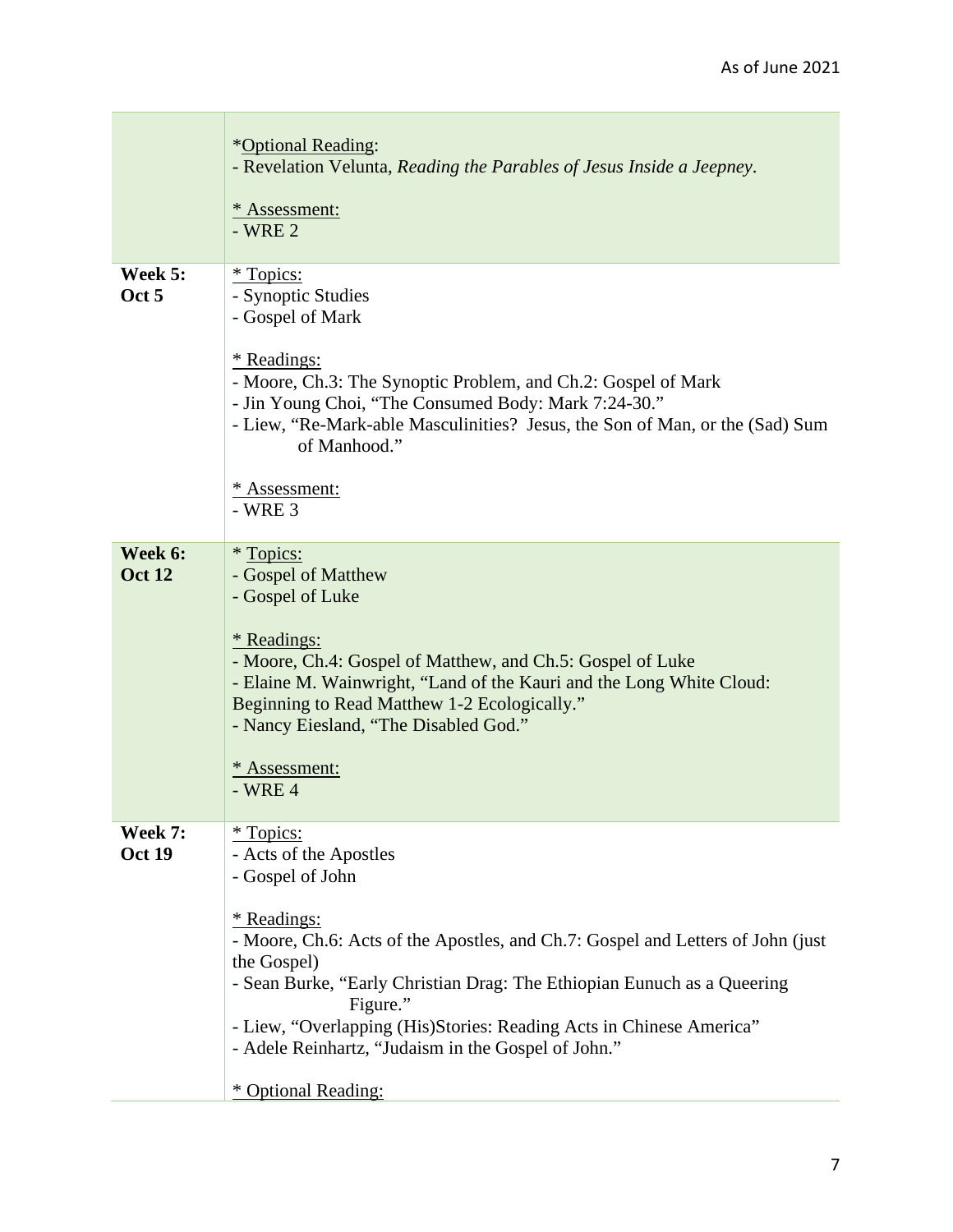|                             | - Daniel Boyarin, "IOUDAIOI in John and the Prehistory of 'Judaism."                                                                                                                                                                                                                                                                                                                                                                                                                                                                                                                                                                                                                                                                                                                                                                                                                                                                                                                                                                                                            |  |
|-----------------------------|---------------------------------------------------------------------------------------------------------------------------------------------------------------------------------------------------------------------------------------------------------------------------------------------------------------------------------------------------------------------------------------------------------------------------------------------------------------------------------------------------------------------------------------------------------------------------------------------------------------------------------------------------------------------------------------------------------------------------------------------------------------------------------------------------------------------------------------------------------------------------------------------------------------------------------------------------------------------------------------------------------------------------------------------------------------------------------|--|
|                             | * Assessment:<br>$-$ WRE $5$                                                                                                                                                                                                                                                                                                                                                                                                                                                                                                                                                                                                                                                                                                                                                                                                                                                                                                                                                                                                                                                    |  |
|                             | Reading Week: Oct 21-22                                                                                                                                                                                                                                                                                                                                                                                                                                                                                                                                                                                                                                                                                                                                                                                                                                                                                                                                                                                                                                                         |  |
| Week 8:<br><b>Oct 26</b>    | * Topics:<br>- Introduction to Paul<br>- 1 <sup>st</sup> Thessalonians<br>* Readings:<br>- Moore, Ch.8: Lives of Paul, Ch.10: Paul, Women, Homosexuality, Ch.9:<br>Letters of Paul (Apocalyptic Thessalonians)<br>- John Byron, "African-American Responses to Paul and Slavery."<br>- Denise Buell and Johnson Hodge, "The Politics of Interpretation: The<br>Rhetoric of Race and Ethnicity in Paul."<br>* Optional Reading:<br>- Melanie Johnson-Debaufre, "Gazing Upon the Invisible:' Archaeology,<br>Historiography, and the Elusive Women of 1 Thessalonians," in<br>From Roman to Early Christian Thessalonike: Studies in Religion<br>and Archaeology.<br>- Charles H. Cosgrove, "Paul and American Individualism."<br>- Althea Spencer-Miller, "Lucy Bailey Meets the Feminists."<br>- Joseph A. Marchal, ed. Bodies on the Verge: Queering Pauline Epistles.<br>Atlanta: SBL Press, 2019.<br>- _____, Appalling Bodies: Queer Figures Before and After Paul's Letters.<br>New York: Oxford University Press, 2020.<br>* Assessment:<br>- Gospel Writing Exercise Due |  |
| Week 9:<br>Nov <sub>2</sub> | <i>*</i> Topics:<br>- 1 <sup>st</sup> Corinthians<br>- 2 <sup>nd</sup> Corinthians<br><i>*</i> Readings:<br>- Moore, Ch.9: Letters of Paul (Contentious Corinthians 1, 2, 3)<br>- Liew, "Redressing Bodies at Corinth: Racial/Ethnic Politics and Religious<br>Difference in the Context of Empire."<br>- Antoinette Wire, "Women Prophets in the Corinthian Church."<br>* Optional Reading:                                                                                                                                                                                                                                                                                                                                                                                                                                                                                                                                                                                                                                                                                    |  |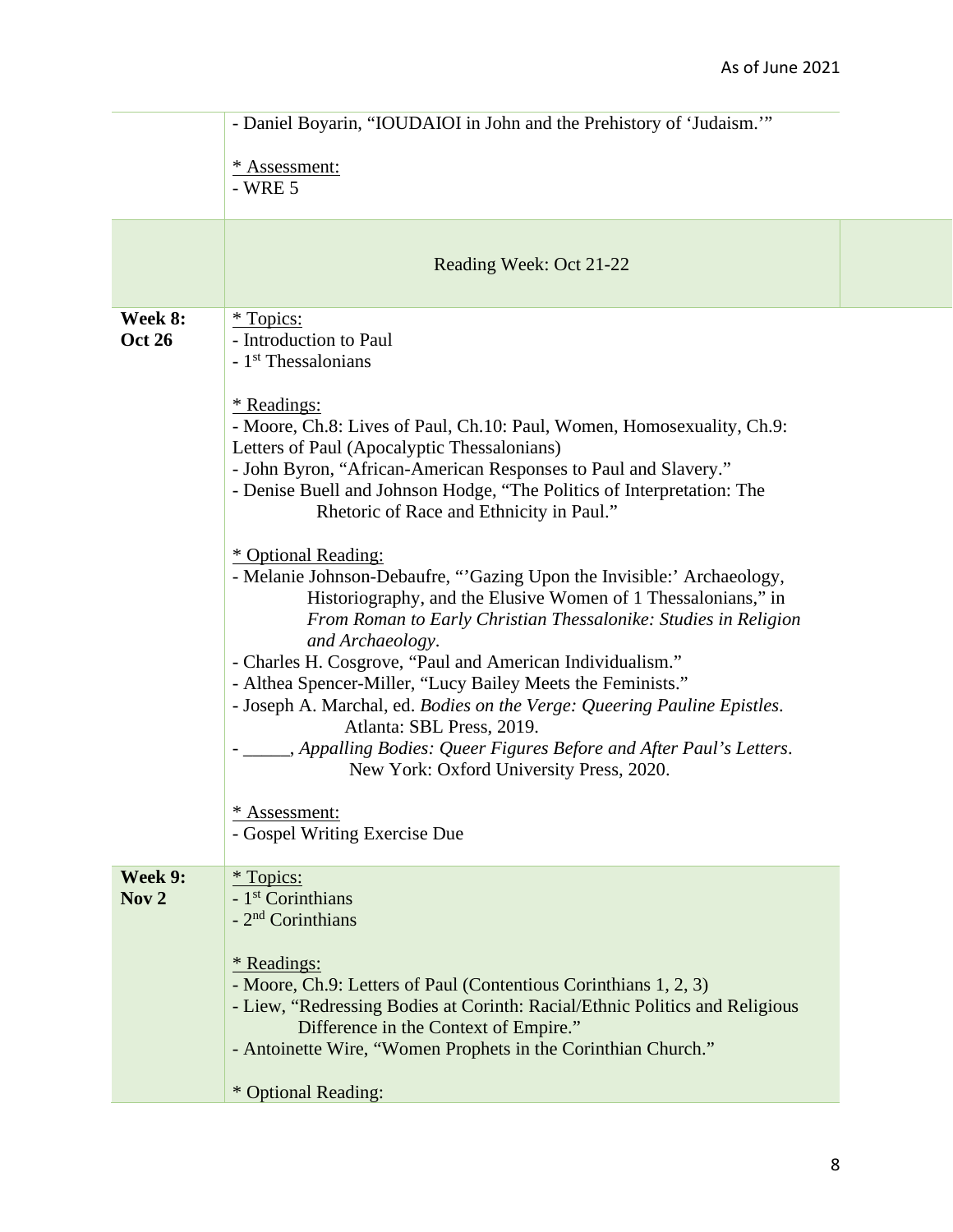|                                  | - Joseph A. Marchal, ed. After the Corinthian Women Prophets: Reimagining<br>Rhetoric and Power. Atlanta: SBL Press, 2021.                                                                                                |
|----------------------------------|---------------------------------------------------------------------------------------------------------------------------------------------------------------------------------------------------------------------------|
|                                  | - Jennifer A. Quigley. Divine Accounting: Theo-Economics in Early<br>Christianity. New Haven: Yale University Press, 2021.                                                                                                |
|                                  | * Assessment:<br>$-WRE6$                                                                                                                                                                                                  |
| <b>Week 10:</b><br>Nov 9         | <i>*</i> Topics:<br>- Galatians<br>- Romans                                                                                                                                                                               |
|                                  | <u>* Readings:</u><br>- Moore, Ch.9: Letters of Paul (Anguished Apostle + Judaism after Jesus:<br>Romans)<br>- Yeo, "Navigating Romans through Cultures."<br>- David G. Horrell, "Paul and the Redemption of the Cosmos." |
|                                  | * Optional Reading:<br>- Yeo, "Christ and the Earth in Pauline and Native American Understandings."                                                                                                                       |
|                                  | * Assessment:<br>- WRE 7                                                                                                                                                                                                  |
| <b>Week 11:</b><br><b>Nov 16</b> | <i>*</i> Topics:<br>- Philippians<br>- Philemon                                                                                                                                                                           |
|                                  | <i><b>*</b></i> Readings:<br>- Moore, Ch.9 Letters of Paul (Beloved Philippians + Paul and Slavery:                                                                                                                       |
|                                  | Philemon)<br>- Efrain Agosto, "The Letter to the Philippians."<br>- Eric Barreto, "Philemon."                                                                                                                             |
|                                  | * Optional Reading:<br>- Joseph A. Marchal, ed. The People Beside Paul: The Philippians<br>Assembly and History from Below. Atlanta: SBL Press, 2015.                                                                     |
|                                  | * Assessment:<br>$-$ WRE $8$                                                                                                                                                                                              |
|                                  | Thanksgiving Break: Nov 23                                                                                                                                                                                                |
| <b>Week 12:</b><br><b>Nov 23</b> | <i>*</i> Topics:<br>- Pseudepigrapha and the General Epistles                                                                                                                                                             |